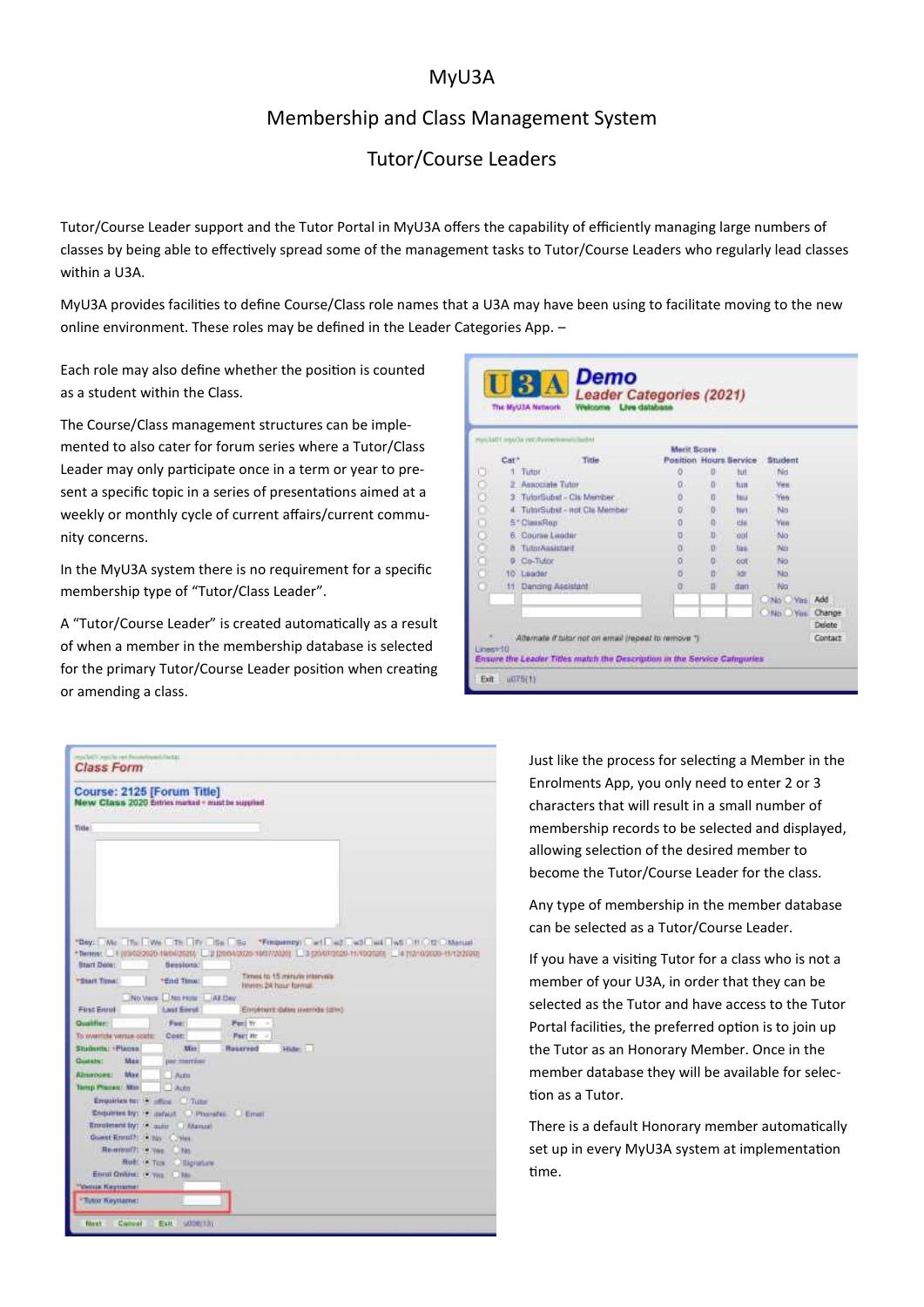Like defining any membership type, there are a range of options that can be actioned to control what an Honorary member may do. They are found in the Member Type App –

|        |    | UR<br>The MyU3A Network                 |            | Welcome                            | <b>Memberships (2020)</b> | Live database |   |   |    |                                                                    |
|--------|----|-----------------------------------------|------------|------------------------------------|---------------------------|---------------|---|---|----|--------------------------------------------------------------------|
|        |    | mpochis01.mpochi.oet/bomi/envirochistor |            |                                    |                           |               |   |   |    |                                                                    |
|        | ID | Label                                   |            | Abb Applies Renew New Mem Off Vote |                           |               |   |   |    | <b>Rules</b>                                                       |
|        |    | Non                                     | Non        |                                    | Ν                         |               |   |   | N  | Membership has lapsed                                              |
|        |    | Honorary.                               | Hon        | Y.                                 | N                         | N             | ٧ | γ | N. | For volunteers and tuters. Cannot enrol in classes                 |
|        |    | Lite                                    | LIT        |                                    | TV.                       | N             |   | N |    | Metriberanp is granted to eligible members.                        |
|        |    | Full                                    | Ful        | v                                  | ٧                         |               | ٧ | Y | ٧  | May enrol in any available classes.                                |
|        |    | <b>Associate</b>                        | Asc        | N                                  | <b>M</b>                  | N             | N | N | N  | Member who is Full member of another U3A.                          |
|        | 00 | Couples                                 | Cpl        | N                                  | N                         | $\mathbf N$   | N | N |    | N Both partners are current members of this U3A                    |
|        |    | Guest                                   | Gut        | v                                  | N                         | 'N            | Ÿ | Υ | N  | Non members participating in Forums and Social events              |
|        | Ο8 | Bonus                                   | <b>Bns</b> | M                                  | N                         | N             | N | N | N  | Paid member for coming year may also enrol in current year classes |
| E=amil |    |                                         |            |                                    |                           |               |   |   |    |                                                                    |

Once a member has been selected for the Tutor/Course Leader position in one, or multiple classes, they automatically have access to the Tutor Portal.

"Tutor/Course Leader Members" access the Tutor Portal login in the same way they access the MyU3A system as a Member – through entry of their Member ID and their usual Member password.

U3AA has a distinct Tutor Portal access button on our Main Web site page –(Marked 3 below)

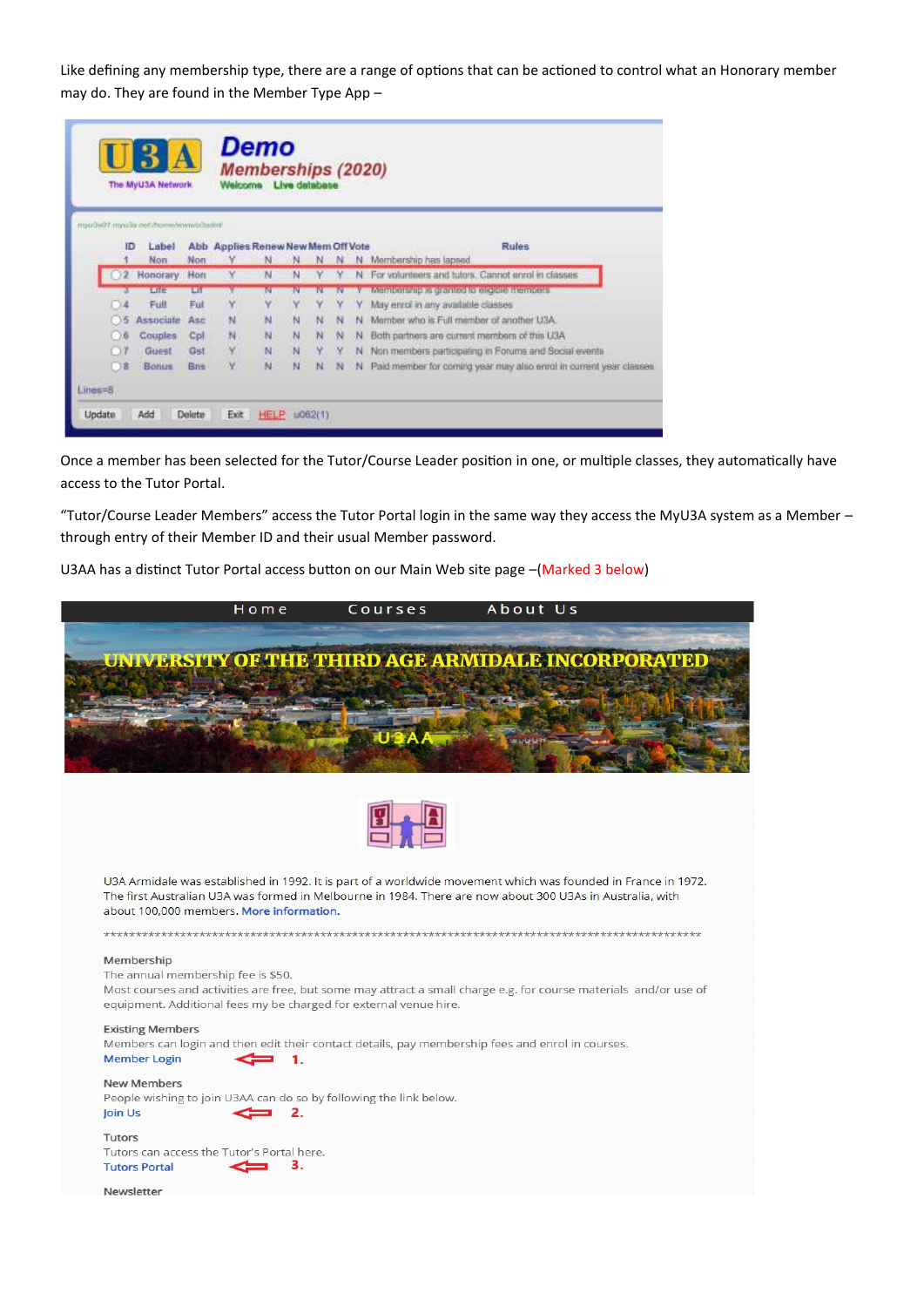Another common place is the main high-level access screen from MyU3A general access display –

|                                                  |                   | These links are placed on your own website: | Live Database       |                  |                            |
|--------------------------------------------------|-------------------|---------------------------------------------|---------------------|------------------|----------------------------|
|                                                  | Monday            | Tuesday                                     | Wednesday           |                  | Thursday                   |
|                                                  | Friday            | <b>Saturday</b>                             | Gunday              |                  | All Days                   |
| <b>Arts/Craft</b>                                | <b>Humanities</b> |                                             | Languages           | Exercise         | Lifestyle                  |
|                                                  |                   | <b>Science</b>                              | <b>Computers</b>    |                  |                            |
|                                                  | Forums            | <b>Social Events</b>                        |                     | Events this week |                            |
|                                                  |                   |                                             | <b>Member Login</b> |                  |                            |
|                                                  |                   |                                             | <b>Join Us</b>      |                  |                            |
|                                                  |                   |                                             | Tutors.             |                  |                            |
|                                                  |                   |                                             | <b>Admin</b>        |                  |                            |
|                                                  |                   |                                             | <b>Startup</b>      |                  |                            |
|                                                  |                   |                                             |                     |                  |                            |
|                                                  |                   |                                             |                     |                  |                            |
|                                                  |                   |                                             |                     |                  |                            |
|                                                  |                   |                                             |                     |                  |                            |
|                                                  |                   |                                             |                     |                  |                            |
|                                                  |                   |                                             |                     | <b>Demo</b>      |                            |
|                                                  |                   |                                             |                     |                  | <b>Tutor Portal (2020)</b> |
|                                                  |                   |                                             | The MyU3A Network   |                  | Welcome Live database      |
|                                                  |                   |                                             |                     |                  |                            |
|                                                  |                   | myssTeO1 myssTe net Morrishistends Sadmi    |                     |                  |                            |
|                                                  |                   | <b>Tutor Login</b>                          |                     |                  |                            |
| Selecting Tutors will open the following display |                   |                                             |                     |                  |                            |
| ready for entry of the member's usual Member     |                   | Tutor Id:                                   |                     |                  |                            |
| ID and Password -                                |                   | Password:                                   |                     |                  |                            |
|                                                  |                   |                                             |                     |                  |                            |
|                                                  |                   | Next<br>Exit                                | u007(12)            |                  |                            |

Upon entry all the current classes in which the member is the primary Tutor/Course Leader will be listed ready for selection by the Tutor/Course Leader –

| $\blacksquare$ 3 A<br>The MyU3A Network                                                                                 | Demo | <b>Tutor Portal (2021)</b><br>Welcome Kay Live database |  |             |      |       |        |
|-------------------------------------------------------------------------------------------------------------------------|------|---------------------------------------------------------|--|-------------|------|-------|--------|
| would share the technical subsets that<br>Classes for Kay Cahill: (03 9816 9103 0426 317 534)<br><b>Select Class:</b>   |      |                                                         |  |             |      |       |        |
| Class Year                                                                                                              | Name | PlcRsvW/LEnr From To                                    |  | Day<br>Time | Term | Venue | Suburb |
|                                                                                                                         |      |                                                         |  |             |      |       |        |
| +1025-012021 Ancient Egyptian History 10 0 0 10 15/02/2021 29/03/2021 Mon 1000-1100 1 wk1.3,5 Memorial Hall Templestowe |      |                                                         |  |             |      |       |        |

Select the desired class by clicking on the radio button. It will result in a display of the main Class information with further details able to be selected and displayed –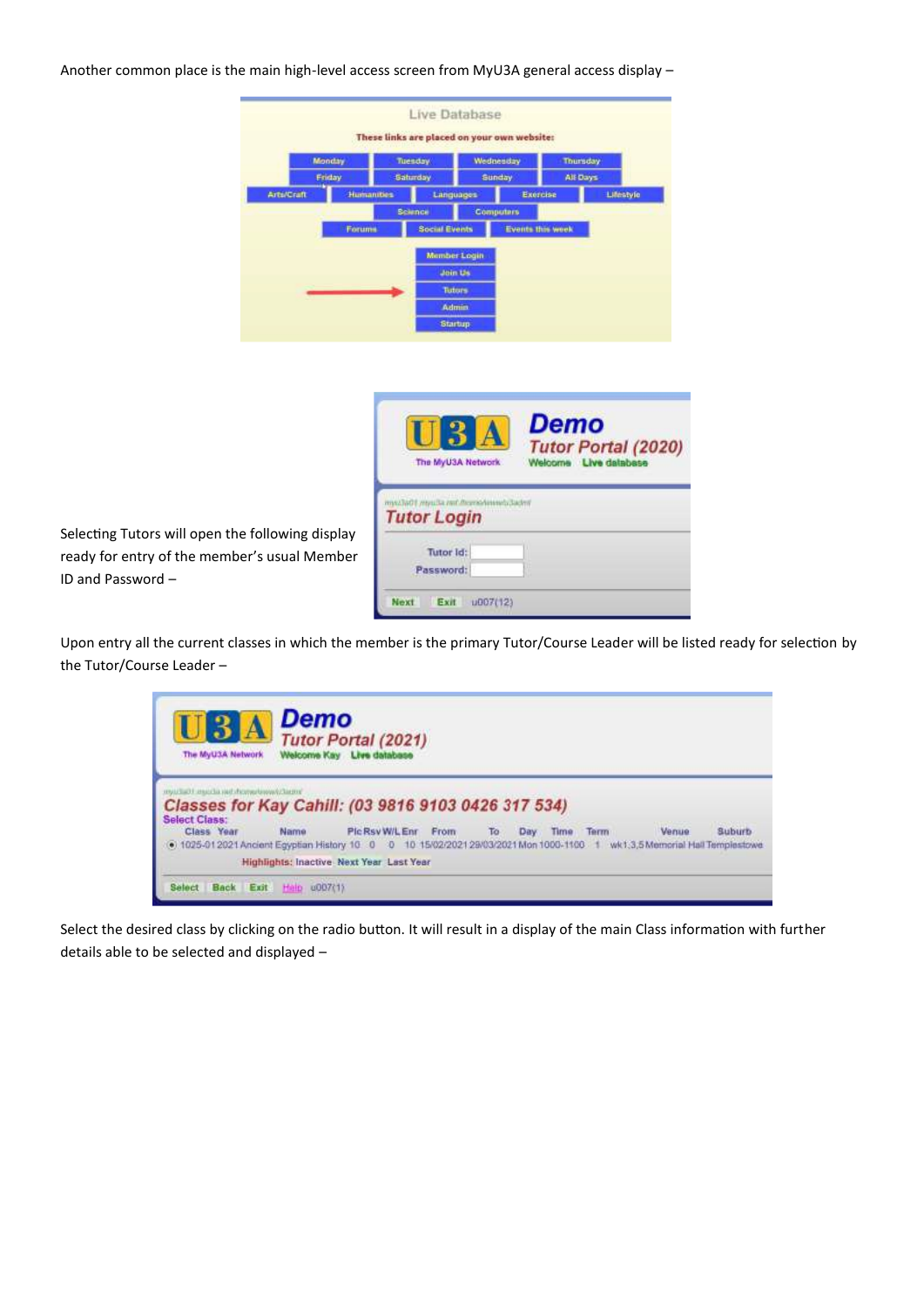| The MyU3A Network.                                                                                                                          | Demo                           | <b>Tutor Portal (2021)</b><br>Welcome Kay Live database |                                                                                       |                                                                                                                                                                                                                                                                                                             |
|---------------------------------------------------------------------------------------------------------------------------------------------|--------------------------------|---------------------------------------------------------|---------------------------------------------------------------------------------------|-------------------------------------------------------------------------------------------------------------------------------------------------------------------------------------------------------------------------------------------------------------------------------------------------------------|
| mys/la01.mys/in.net.floorastawasti.lautes<br><b>Class Profile</b><br>Class: 1025-01 Year: 2021: []<br>Tutor: 15/2 Kay Cahill (03 9816 9103) |                                |                                                         |                                                                                       | Ancient Egyptian History<br>This course will take us from the pyramids to the golden treasures of Tutankhamun to Cleopatra and the end of pharaonic Egypt. Pyramids,<br>mummies, mystery and mayhem - ancient Egypt had it all. Discover the marvels of this ancient, vibrant and fascinating civilization. |
| Course Phn:<br>Class Dates: Start: 15/02/2021 End: 29/03/2021                                                                               | Term: 1 15/2, 1/3, 15/3, 29/3, | Places: 10 Reserved: 0 Requests: 0 Enrolled: 10         | Venue: Memorial Hall [MH] Anderson Street Templestowe Mon (wk1,3.5) 1000-1100 Terms:1 | Last Updated: 29/11/2020                                                                                                                                                                                                                                                                                    |
| <b>Dates</b>                                                                                                                                |                                | To update class dates or class places                   |                                                                                       |                                                                                                                                                                                                                                                                                                             |
| <b>Students</b>                                                                                                                             |                                | To adjust students in your class                        |                                                                                       |                                                                                                                                                                                                                                                                                                             |
| <b>Tutor Info</b>                                                                                                                           |                                |                                                         | Your private list of emergency & student contact details                              |                                                                                                                                                                                                                                                                                                             |
| Next                                                                                                                                        | Return to your list of classes |                                                         | <b>Email Class</b>                                                                    | Email students in this class                                                                                                                                                                                                                                                                                |
| Term: 01 02 03 04 05                                                                                                                        |                                | Mark Day                                                | Record student attendances at your class                                              |                                                                                                                                                                                                                                                                                                             |
| Term: 0102030405                                                                                                                            |                                | <b>Attendance Report</b>                                | Print a roll for marking attendances                                                  |                                                                                                                                                                                                                                                                                                             |
| Start Date: 26/02/2021<br>Exit                                                                                                              | 1007(3)                        | Summary                                                 | Summary of forward apologies etc.                                                     |                                                                                                                                                                                                                                                                                                             |

Select any of the potential actions in **green** –

# **Students**

|                      | <b>Enrolment Status</b>                |                                                       |                              |                                                                                     |                                                                                                         |                             |            |
|----------------------|----------------------------------------|-------------------------------------------------------|------------------------------|-------------------------------------------------------------------------------------|---------------------------------------------------------------------------------------------------------|-----------------------------|------------|
|                      |                                        | 1025-01 2021 Ancient Esyptian History                 |                              |                                                                                     |                                                                                                         |                             |            |
|                      |                                        | Tuber: Kay Canii 15/02/2021 03:3816 9103:0426 317 534 |                              |                                                                                     |                                                                                                         |                             |            |
|                      | Versuer Marticital Hall                |                                                       | Technological RDE            |                                                                                     |                                                                                                         |                             |            |
|                      |                                        |                                                       |                              | Class Dates: 15/02/2821 thru 29/03/2021 Sessions: 1830 - 1100 Mon (wk1.3.5) Trms: 1 |                                                                                                         |                             |            |
| M                    | Nome                                   | <b>Buburt</b>                                         |                              | Phones                                                                              | Email                                                                                                   | Requested<br><b>Offsred</b> | Accepted   |
|                      |                                        |                                                       |                              |                                                                                     | The Accept button is now only available on the Warthst Listing to wasne correct sequence of allocation. |                             |            |
|                      | 3 3 Joan Cardelo<br>13 Rudi Corpertter | <b>ACLINA</b><br><b>Ballwark</b>                      | 00.9999.9999<br>00:9999:9999 | 0426 999 999<br>0426 999 999                                                        | Im/@tienconsulting.net<br>derro-billinyu3a.mf                                                           |                             | 16/02/2021 |
|                      | <b>H.Laura Davis</b>                   | Fitzyov                                               | 03 9999 9989                 | 0426 999 998                                                                        | doughtenconsulting.net                                                                                  |                             | 16/02/2021 |
|                      | <b>BAiys Dufty</b>                     | Balayin North                                         | 03 9999 9999                 | 0430 999 999                                                                        |                                                                                                         |                             | 16/02/2021 |
|                      | <b>2 Lucy Erber</b>                    | Kon                                                   | 03.9099.9999                 | 0426 999 909                                                                        | demonyu3d2@gmail.com                                                                                    |                             | 16/02/2021 |
|                      | 12 First Dibeen                        | <b>BLON</b>                                           | 05 9009 9999                 | 0426 999 999                                                                        | trat-cash@gmail.com                                                                                     |                             | 16/02/2021 |
|                      | <b>B Denise Gorski</b>                 | Motbourne                                             | 05 9999 9999                 | 0420 099 999                                                                        | Inc.cesh@gmail.com                                                                                      |                             | 16/02/2021 |
|                      | 19 Thenesa Hickman                     | Kins                                                  | 03 9999 9999                 | 0436 909 909                                                                        | dema10@www.fas.wet                                                                                      |                             |            |
|                      | 14 Incquestra Hill                     | <b>Halwyn North</b>                                   | 03 8000 8300                 | 0436 000 500                                                                        |                                                                                                         |                             |            |
|                      | <b>TLEban Katwur</b>                   | <b>Harwym</b>                                         | 03 0000 0000                 | 0426 900 908                                                                        |                                                                                                         |                             | 16/02/2021 |
|                      | 20 Dees Laney                          | <b>Halwyn</b>                                         | 05 5009 5000                 | 0436 998 999                                                                        | Tran pridiumionistical (p)                                                                              |                             |            |
|                      | 16 Hilary Laybutt                      | Bulwyn.                                               | 03 0000 0000                 | 0426 000 909                                                                        | denio7@myu3a.nat                                                                                        |                             |            |
|                      | 18 Aircradia Means                     | <b>Warat</b>                                          | 03 9599 9399                 | 0426 998 998                                                                        | trai@tien.net                                                                                           |                             |            |
|                      | 17 Visitette Newman                    | Kew East                                              | 03.9099.9999                 | <b>DADO NGG IRDN</b>                                                                | Imidditienconsulting.rml                                                                                |                             |            |
|                      | <b>Elizhh Powell</b>                   | <b>Kidray</b>                                         | 03 9990 9993                 | 0420 999 999                                                                        | toughan net                                                                                             |                             | 16432/2021 |
|                      | <b>C.Jack Puterman</b>                 | Baheyn North                                          | 03.0009.0008                 | 0426 990 999                                                                        | disting the consulting net                                                                              |                             | 10/02/2021 |
| 16 Arrest Trees      |                                        | Bahwyn North                                          | 03 9899 9999                 | 0426 999 989                                                                        | stout and the moons at the cut-                                                                         |                             |            |
|                      | 4 Dorothy Ulman                        | <b><i><u>Marw</u></i></b>                             | 03 9999 9999                 | 0426 999 999                                                                        | trat desh@gmail.com                                                                                     |                             | 16/02/2021 |
|                      |                                        | Highlights: Withdrawn Other Expend Other In Grace     |                              |                                                                                     |                                                                                                         |                             |            |
|                      |                                        | <b>Reason</b>                                         |                              |                                                                                     |                                                                                                         |                             |            |
| Add (namakey):       |                                        |                                                       | Add                          |                                                                                     |                                                                                                         |                             |            |
| <b>Move to Cleve</b> |                                        |                                                       | Move                         |                                                                                     |                                                                                                         |                             |            |
|                      | <b>Waitlist</b>                        |                                                       |                              | <b>Tis Waitfist</b>                                                                 |                                                                                                         |                             |            |
|                      |                                        |                                                       |                              |                                                                                     |                                                                                                         |                             |            |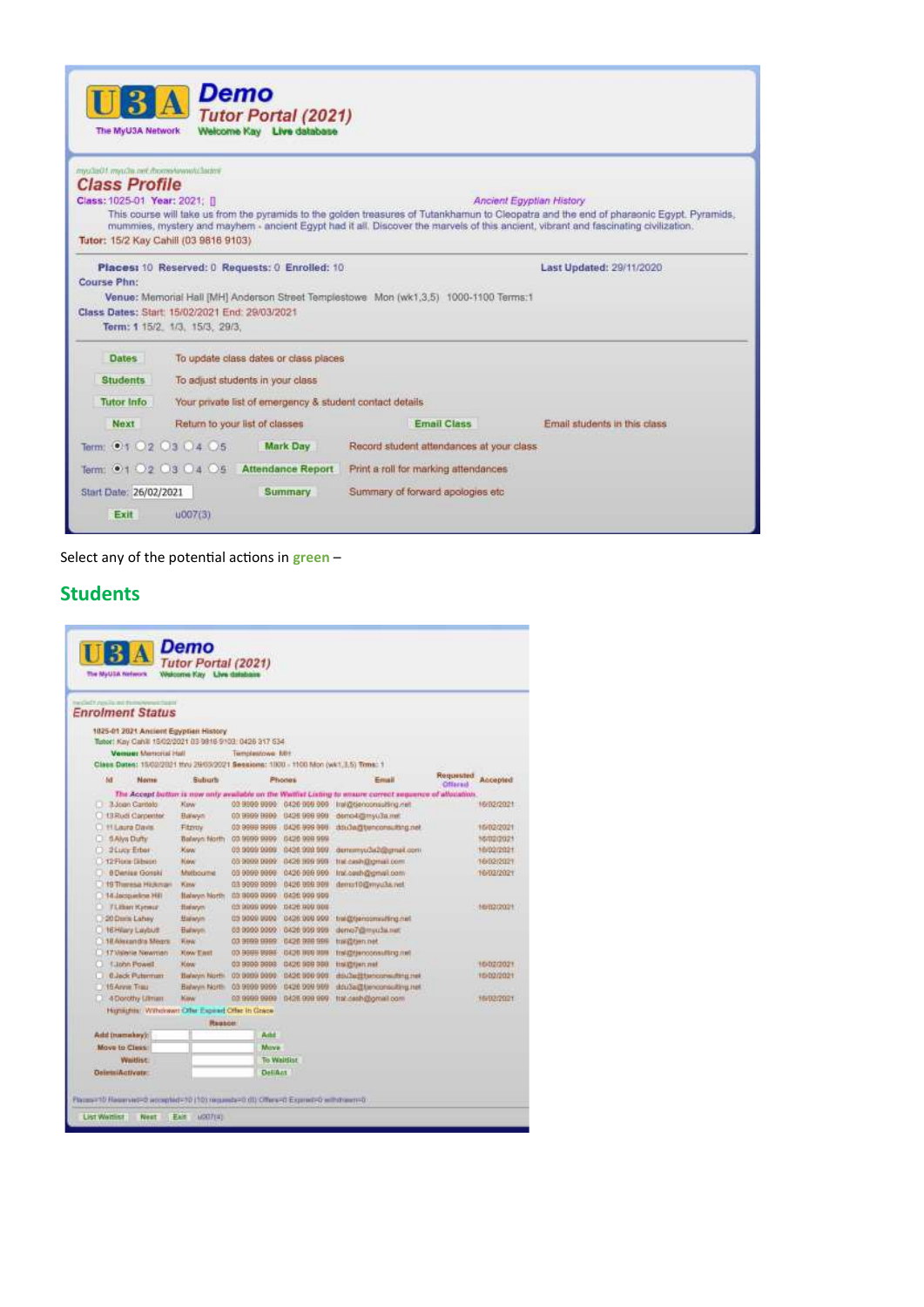# **Tutor Info**

# **UBA**<br> *Tutor Portal (2021)*<br> **The MyUAA Methods**<br> **Welcome Kay** Live database

# **Student Contact Information**

.<br>Here is confidential information relating to your students. Please keep for use in emergencies.<br>Medical condition and emergency contacts follow each student's contact details.

| <b>Member</b> | Name                   | <b>Phones</b>                                                  | Email | Paid Status          |
|---------------|------------------------|----------------------------------------------------------------|-------|----------------------|
| 2790          | Key Cahill             | 03 9815 9103 0426 317 534 demo12@myu3a.net                     |       | <b>Yes: Enrolled</b> |
|               | Harace Smith           | 03 9999 9999 0412 743 322                                      |       |                      |
| 3.            | Joan Cantelo           | 03 9999 9999 0426 999 999 trai@tjenconsulting.net              |       | Yes: Enrolled        |
|               | Jaci Cantelo           | 03 9086 5456 0412 743 322                                      |       |                      |
| 13.           | Rudi Carpenter         | 0418 379 775 0426 999 999 demo4@mvu3a.net                      |       | Yes Waitlist         |
|               | Jack wanow             | 0423 577 853 0412 743 322                                      |       |                      |
| 11            | Laura Davis            | 0408 329 407 0426 999 999 ddu3a@benconsulting.net Yes Enrolled |       |                      |
|               | Joe Davis              | 0424 509 906 0412 743 322                                      |       |                      |
| 5.            | Alva Dulty             | 0426 942 863 0426 999 999                                      |       | <b>Yes Enrolled</b>  |
|               | Sue Black              | 0412 322 738 0412 743 322                                      |       |                      |
| 20            | Lucy Erber             | 03 9818 9103 0426 482 645 demonyu3a2@gmail.com Yes Enrolled    |       |                      |
|               | Jaimes Erber           | 0419 324 574 0412 743 322                                      |       |                      |
| 12            | Flora Gibson           | 0426 309 621 0426 999 999 trail cash@gmail.com                 |       | <b>Yes Enrolled</b>  |
|               | Jack Gibson            | 0428 776 434 0412 743 322                                      |       |                      |
| $H -$         | Denise Gonski          | 03 8334 4032 0426 142 562 trai, cash@omail.com                 |       | Yes Enrolled         |
|               | Frank Gonski           | 0408 017 309 0412 743 322                                      |       |                      |
| 19            |                        | Theresa Hickman 03 9999 9999 0426 999 999 demo10@myu3a.net     |       | Yes. Waitlist        |
|               |                        | Horace Hickman 03 9999 9999 0412 743 322                       |       |                      |
| 54.           | <b>Jacqueline Hill</b> | 03 9999 9999 0426 999 999                                      |       | Yes Waitlist         |
|               | Graham Hill            | 03 9999 9999 0412 743 322                                      |       |                      |
| Y.            | Lillian Kyneur         | 03 9325 3903 0426 344 063                                      |       | Yes: Enrolled        |
|               | Fred Kyneur            | 03 9999 9999 0412 943 022                                      |       |                      |

# Attendance Report

The Attendance report will cover the period of the current Term or Semester –

| $\mathsf{Id}$  | Paid | Name                  |  | 15/2 1/3 15/3 29/3 |  |
|----------------|------|-----------------------|--|--------------------|--|
|                |      | 2790 Tutor Kay Cahill |  |                    |  |
| з              | Yes  | Joan Cantelo          |  |                    |  |
| 11             | Yes  | <b>Laura Davis</b>    |  |                    |  |
| $\overline{5}$ | Yes  | <b>Alys Dufty</b>     |  |                    |  |
| 2              | Yes  | Lucy Erber            |  |                    |  |
| 12             | Yes  | Flora Gibson          |  |                    |  |
| $\mathbf{8}$   | Yes  | Denise Gonski         |  |                    |  |
|                | Yes  | Lillian Kyneur        |  |                    |  |
|                | Yes  | John Powell           |  |                    |  |
| 6              | Yes  | Jack Puterman         |  |                    |  |
|                | Yes  | Dorothy Ulman         |  |                    |  |

Attendance reports do have an alternate option where a signature may be required such as for Bus trips and/or activity insurance cover requirements.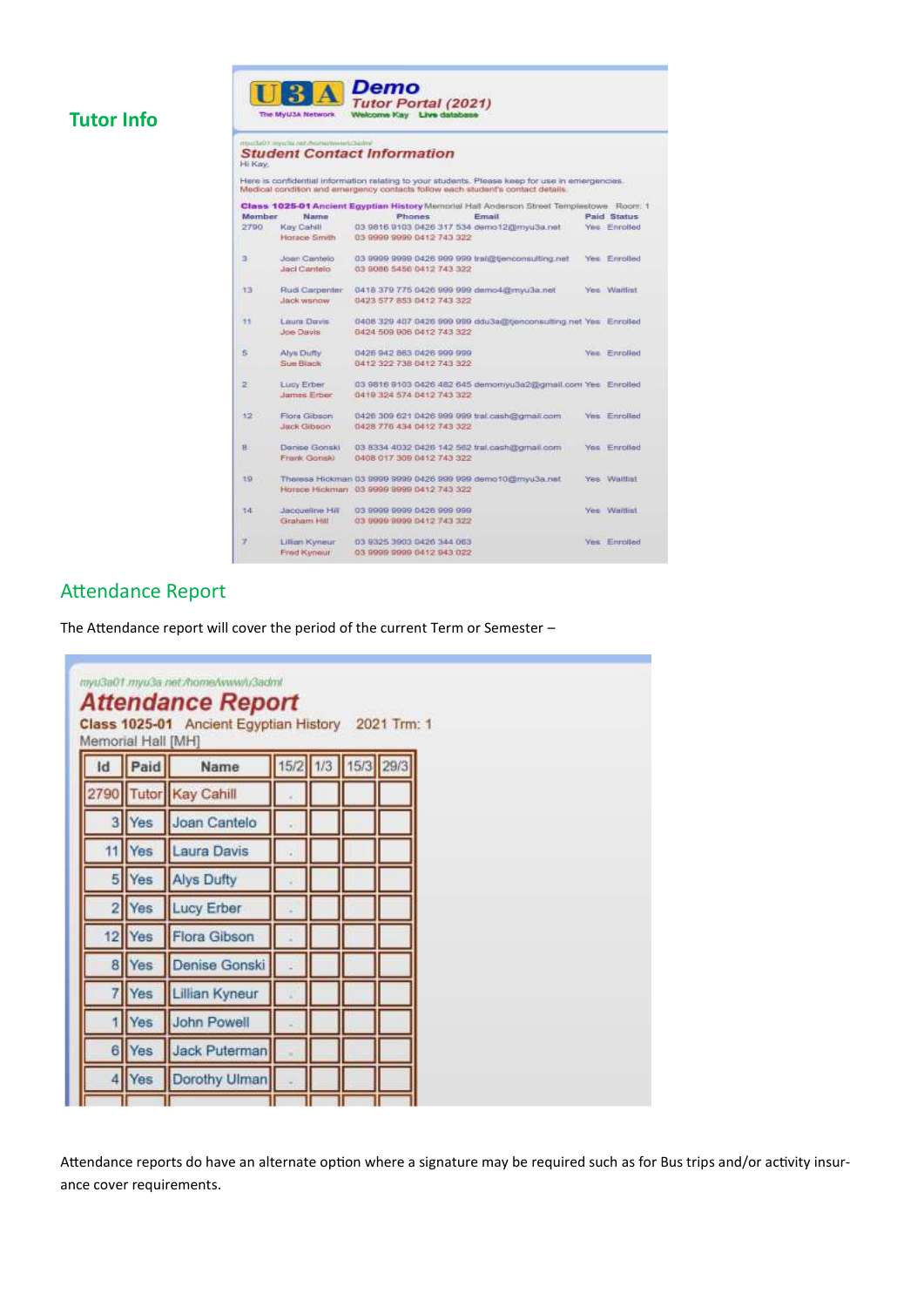#### **Summary** The Attendance Summary report will cover the full year –

| Id | Tue 1000-1200 Centenary House CH Tutor: Christina Windt<br>Name |  | 14/4 21/4 28/4 5/5 |  | 12/5 19/5 26/5 2/6 |  |  |  |  | 9/6 16/6 23/6 21/7 28/7 4/8 11/8 18/8 25/8 1/9 | 8/9 | 15/9 |
|----|-----------------------------------------------------------------|--|--------------------|--|--------------------|--|--|--|--|------------------------------------------------|-----|------|
| 39 | Anthoy Cashman                                                  |  |                    |  |                    |  |  |  |  |                                                |     |      |
|    | Lucy Erber                                                      |  |                    |  |                    |  |  |  |  |                                                |     |      |
| 36 | David Halaska                                                   |  |                    |  |                    |  |  |  |  |                                                |     |      |
|    | 38 Robert Ryn                                                   |  |                    |  |                    |  |  |  |  |                                                |     |      |
|    | Christina Windt                                                 |  |                    |  |                    |  |  |  |  |                                                |     |      |

### **Email Class**

There is an option at the U3A level of configuration to allow Tutors/Class Leaders to email the students of their class.

Part of the procedure will indicate any student that does not have an email address and enable the Tutor/Class Leader to access the Students contact information to enable an alternate communication.

Selecting "Email Class will open the following screen for entry of email details –

| Demo<br><b>Tutor Portal (2021)</b><br>Wełcome Kay Live database<br>The MyU3A Network                                                                                                                                                                                                |
|-------------------------------------------------------------------------------------------------------------------------------------------------------------------------------------------------------------------------------------------------------------------------------------|
| myu3a01.myu3a.net/home/www/u3adml                                                                                                                                                                                                                                                   |
| * Subject:<br><b>Email Text:</b>                                                                                                                                                                                                                                                    |
| SendToClass NB! Do not exit the next screen until all members have been listed<br>Next<br>u007(20)                                                                                                                                                                                  |
| Demo<br><b>Tutor Portal (2021)</b><br>Welcome Kay Live database<br>The MyU3A Network<br>myu3a01.myu3a.net./home/www/u3adml                                                                                                                                                          |
| * Subject: Ancient Egypt History - Reminder                                                                                                                                                                                                                                         |
| Hi there<br>Please remember to bring your worksheets for the Pharaoh<br>linage chart on the Old Kingdom<br>Third Dynasty III 2686-2613<br>Fourth Dynasty IV 2613-2498<br>Fifth Dynasty V 2498-2345<br>Sixth Dynasty VI 2345-2181<br><b>Email Text:</b><br>See you next Monday - Kay |
| SendToClass NBI Do not exit the next screen until all members have been listed                                                                                                                                                                                                      |
| Next<br>u007(20)                                                                                                                                                                                                                                                                    |